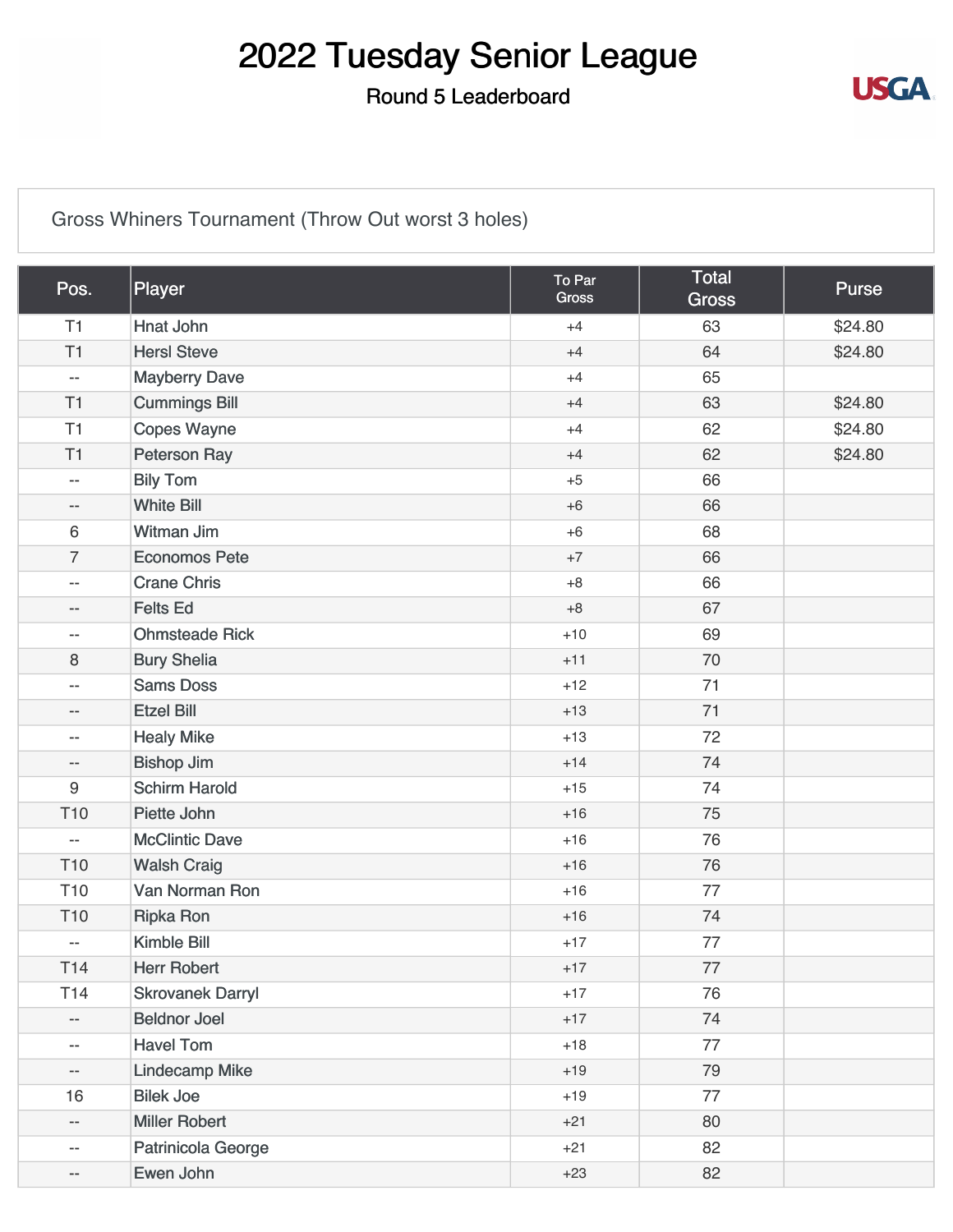### Round 5 Leaderboard



| Total Purse Allocated: \$124.00                |                      |       |    |  |  |
|------------------------------------------------|----------------------|-------|----|--|--|
| <b>Gilley Raymond</b><br>101<br>$+43$<br>$- -$ |                      |       |    |  |  |
| $- -$                                          | <b>Clement Carl</b>  | $+27$ | 87 |  |  |
| T <sub>18</sub>                                | Porter Ron           | $+27$ | 85 |  |  |
| T <sub>18</sub>                                | Engle Bob            | $+27$ | 85 |  |  |
| $-\, -$                                        | <b>Bily Vicki</b>    | $+26$ | 85 |  |  |
| 17                                             | <b>Anderson Mark</b> | $+24$ | 83 |  |  |
|                                                |                      |       |    |  |  |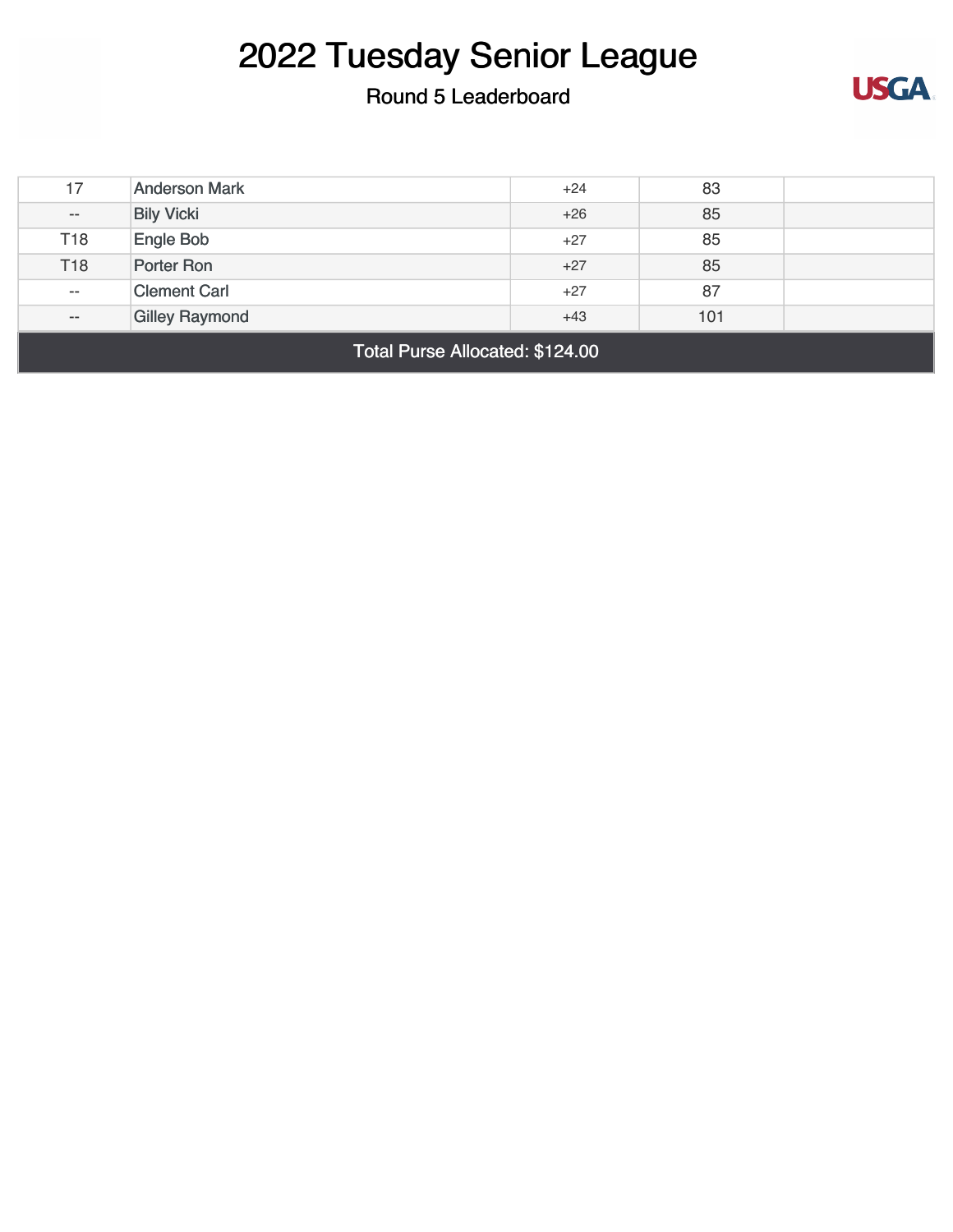#### Round 5 Leaderboard



### [Net Whiners Tournament \(Throw Out worst 3 holes\)](https://static.golfgenius.com/v2tournaments/8482365351277910834?called_from=&round_index=5)

| Pos.                     | Player                | To Par<br><b>Net</b> | <b>Total</b><br><b>Net</b> | <b>Purse</b> |
|--------------------------|-----------------------|----------------------|----------------------------|--------------|
| $\mathbf{1}$             | <b>Mayberry Dave</b>  | $-7$                 | 53                         | \$26.00      |
| $\overline{\phantom{a}}$ | Hnat John             | $-6$                 | 53                         |              |
| $\overline{2}$           | <b>Bily Tom</b>       | $-6$                 | 55                         | \$23.00      |
| $\sqrt{3}$               | <b>White Bill</b>     | $-5$                 | 56                         | \$21.00      |
| $\overline{\phantom{m}}$ | <b>Cummings Bill</b>  | $-3$                 | 57                         |              |
| $\overline{4}$           | <b>Crane Chris</b>    | $-3$                 | 55                         | \$20.00      |
| T <sub>5</sub>           | <b>Lindecamp Mike</b> | $-2$                 | 58                         | \$18.50      |
| T <sub>5</sub>           | <b>Ohmsteade Rick</b> | $-2$                 | 57                         | \$18.50      |
| T7                       | <b>Healy Mike</b>     | $-1$                 | 58                         | \$4.25       |
| $\overline{\phantom{a}}$ | Peterson Ray          | $-1$                 | 57                         |              |
| T7                       | Patrinicola George    | $-1$                 | 59                         | \$4.25       |
| T7                       | <b>Bishop Jim</b>     | $-1$                 | 59                         | \$4.25       |
| T7                       | <b>Felts Ed</b>       | $-1$                 | 58                         | \$4.25       |
| $\overline{\phantom{a}}$ | <b>Bury Shelia</b>    | $\mathsf E$          | 59                         |              |
| $\overline{\phantom{m}}$ | <b>Hersl Steve</b>    | $\mathsf E$          | 60                         |              |
| $\overline{\phantom{m}}$ | Witman Jim            | $\mathsf E$          | 60                         |              |
| <b>T11</b>               | <b>McClintic Dave</b> | $+1$                 | 61                         |              |
| <b>T11</b>               | <b>Etzel Bill</b>     | $+1$                 | 60                         |              |
| $\overline{\phantom{m}}$ | <b>Economos Pete</b>  | $+1$                 | 60                         |              |
| $\overline{\phantom{m}}$ | <b>Copes Wayne</b>    | $+1$                 | 61                         |              |
| <b>T11</b>               | <b>Sams Doss</b>      | $+1$                 | 61                         |              |
| <b>T11</b>               | <b>Beldnor Joel</b>   | $+1$                 | 59                         |              |
| 15                       | <b>Kimble Bill</b>    | $+2$                 | 62                         |              |
| 16                       | <b>Bily Vicki</b>     | $+3$                 | 63                         |              |
| <b>T17</b>               | Ewen John             | $+4$                 | 64                         |              |
| <b>T17</b>               | <b>Havel Tom</b>      | $+4$                 | 63                         |              |
| $\overline{\phantom{a}}$ | <b>Walsh Craig</b>    | $+4$                 | 64                         |              |
| <b>T17</b>               | <b>Miller Robert</b>  | $+4$                 | 63                         |              |
| $-\, -$                  | <b>Ripka Ron</b>      | $+4$                 | 62                         |              |
| --                       | Piette John           | $+5$                 | 65                         |              |
| $- -$                    | <b>Schirm Harold</b>  | $+6$                 | 65                         |              |
| --                       | Van Norman Ron        | $+6$                 | 67                         |              |
| 20                       | <b>Clement Carl</b>   | $+6$                 | 66                         |              |
| $\overline{\phantom{a}}$ | <b>Bilek Joe</b>      | $+6$                 | 65                         |              |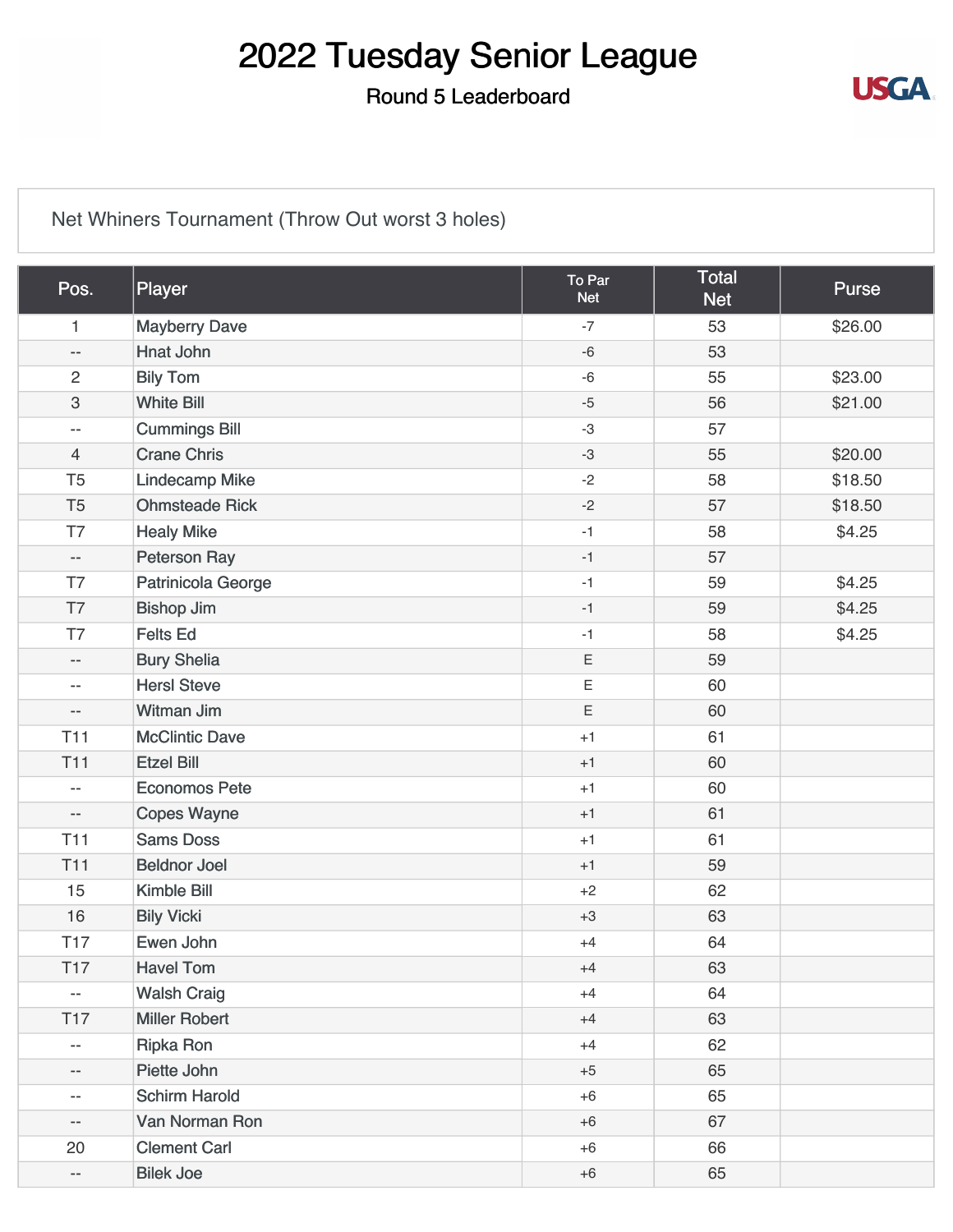### Round 5 Leaderboard



| $- -$                           | <b>Anderson Mark</b>    | $+7$  | 66 |  |
|---------------------------------|-------------------------|-------|----|--|
| $- -$                           | Engle Bob               | $+8$  | 66 |  |
| $- -$                           | <b>Skrovanek Darryl</b> | $+9$  | 69 |  |
| $- -$                           | Porter Ron              | $+10$ | 69 |  |
| $\overline{\phantom{m}}$        | <b>Herr Robert</b>      | $+10$ | 68 |  |
| 21                              | <b>Gilley Raymond</b>   | $+11$ | 70 |  |
| Total Purse Allocated: \$144.00 |                         |       |    |  |